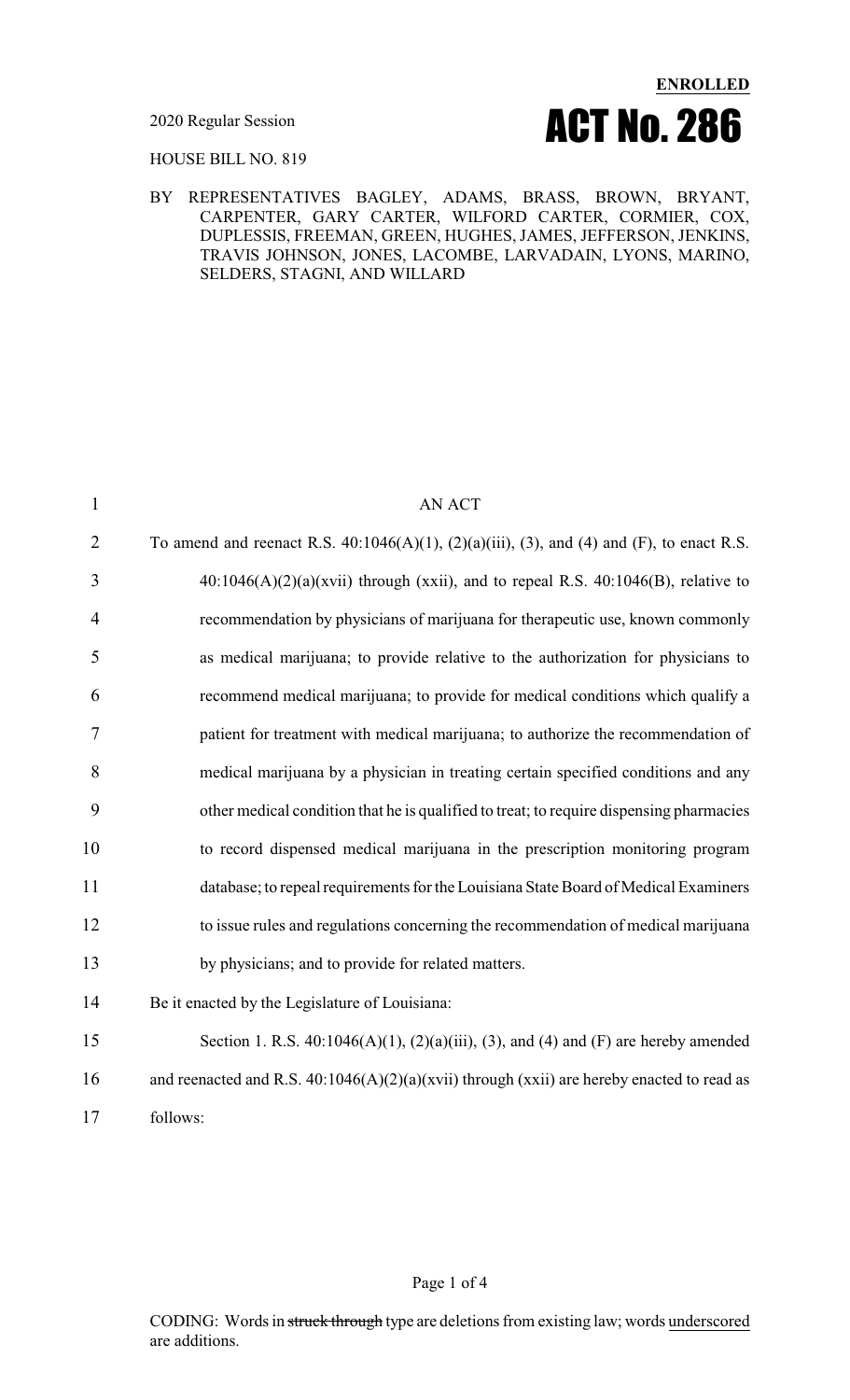| $\mathbf{1}$   | §1046. Recommendation and dispensing of marijuana for therapeutic use; rules and       |
|----------------|----------------------------------------------------------------------------------------|
| $\overline{2}$ | regulations; of the Louisiana State Board of Medical Examiners and                     |
| 3              | Louisiana Board of Pharmacy; and the adoption of rules and regulations                 |
| $\overline{4}$ | relating to the dispensing of recommended marijuana for therapeutic use; the           |
| 5              | <b>Department of Agriculture and Forestry and the licensure of a production</b>        |
| 6              | facility licensing by the Department of Agriculture and Forestry                       |
| 7              | A.(1) Notwithstanding any other provision of this Part, $\alpha$ any physician         |
| 8              | licensed by and in good standing with the Louisiana State Board of Medical             |
| 9              | Examiners to practice medicine in this state may recommend, in any form as             |
| 10             | permitted by the rules and regulations of the Louisiana Board of Pharmacy except       |
| 11             | for inhalation, and raw or crude marijuana, tetrahydrocannabinols or a chemical        |
| 12             | derivative of tetrahydrocannabinols for therapeutic use by any patient clinically      |
| 13             | diagnosed as suffering from a debilitating medical condition. Nothing in this          |
| 14             | Paragraph shall be construed to prevent the Louisiana Board of Pharmacy from           |
| 15             | permitting, by rule, medical marijuana in a form to be administered by metered-dose    |
| 16             | inhaler. For purposes of this Section, "metered-dose inhaler" means a device that      |
| 17             | delivers a specific amount of medication to the lungs, in the form of a short burst of |
| 18             | medicine that is usually self-administered by the patient via inhalation.              |
| 19             | $(2)(a)$ For purposes of this Subsection, "debilitating medical condition"             |
| 20             | means any of the following:                                                            |
| 21             | *<br>*<br>∗                                                                            |
| 22             | (iii) Parkinson's disease. Any of the following neurodegenerative diseases             |
| 23             | and conditions:                                                                        |
| 24             | (aa) Alzheimer's disease.                                                              |
| 25             | (bb) Amyotrophic lateral sclerosis.                                                    |
| 26             | (cc) Huntington's disease.                                                             |
| 27             | (dd) Lewy body dementia.                                                               |
| 28             | (ee) Motor neuron disease.                                                             |
| 29             | (ff) Parkinson's disease.                                                              |

# Page 2 of 4

CODING: Words in struck through type are deletions from existing law; words underscored are additions.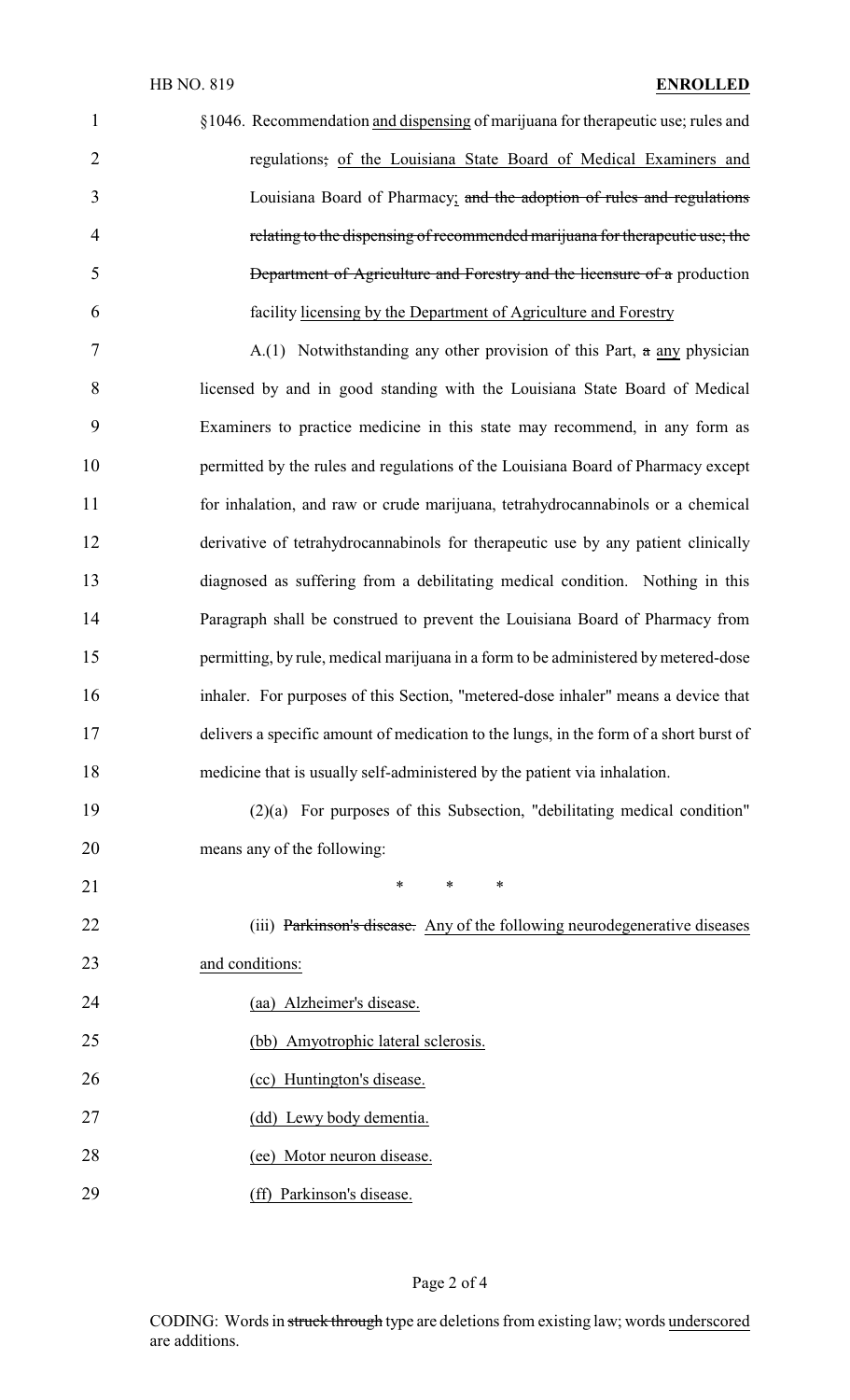| $\mathbf{1}$   | (gg) Spinal muscular atrophy.                                                          |
|----------------|----------------------------------------------------------------------------------------|
| $\overline{2}$ | $\ast$<br>$\ast$<br>∗                                                                  |
| 3              | (xvii) Traumatic brain injury.                                                         |
| 4              | (xviii) A concussion diagnosed by a physician.                                         |
| 5              | (xix) Chronic pain associated with fibromyalgia.                                       |
| 6              | (xx) Chronic pain associated with sickle cell disease.                                 |
| 7              | (xxi) Any condition for which a patient is receiving hospice care or palliative        |
| 8              | care.                                                                                  |
| 9              | (xxii) Any condition not otherwise specified in this Subparagraph that a               |
| 10             | physician, in his medical opinion, considers debilitating to an individual patient and |
| 11             | is qualified through his medical education and training to treat.                      |
| 12             | *<br>∗<br>∗                                                                            |
| 13             | (3) For purposes of this Part, "recommend" or "recommended" means an                   |
| 14             | order from a physician licensed by and in good standing with the Louisiana State       |
| 15             | Board of Medical Examiners and authorized by the board to recommend medical            |
| 16             | marijuana that is patient-specific and disease-specific in accordance with Paragraph   |
| 17             | (2) of this Subsection, and is communicated by any means allowed by the Louisiana      |
| 18             | Board of Pharmacy to a Louisiana-licensed pharmacist in a Louisiana-permitted          |
| 19             | dispensing pharmacy as described in Subsection G of this Section, and is preserved     |
| 20             | on file as required by Louisiana law or federal law regarding medical marijuana        |
| 21             | opinion of any physician licensed by and in good standing with the Louisiana State     |
| 22             | Board of Medical Examiners, provided within a bona fide doctor-patient relationship,   |
| 23             | that, in the sincere judgment of the physician, therapeutic cannabis may be helpful    |
| 24             | to the patient's condition or symptoms and is communicated by any means allowed        |
| 25             | by the Louisiana Board of Pharmacy.                                                    |
| 26             | (4) $\land$ Any physician licensed by and in good standing with the Louisiana          |
| 27             | State Board of Medical Examiners to practice medicine in Louisiana may                 |
| 28             | recommend medical marijuana to any patient suffering from a debilitating medical       |
| 29             | condition with whom he shares a bona fide doctor-patient relationship and shall        |
| 30             | recommend use of medical marijuana for treatment of debilitating medical               |

# Page 3 of 4

CODING: Words in struck through type are deletions from existing law; words underscored are additions.